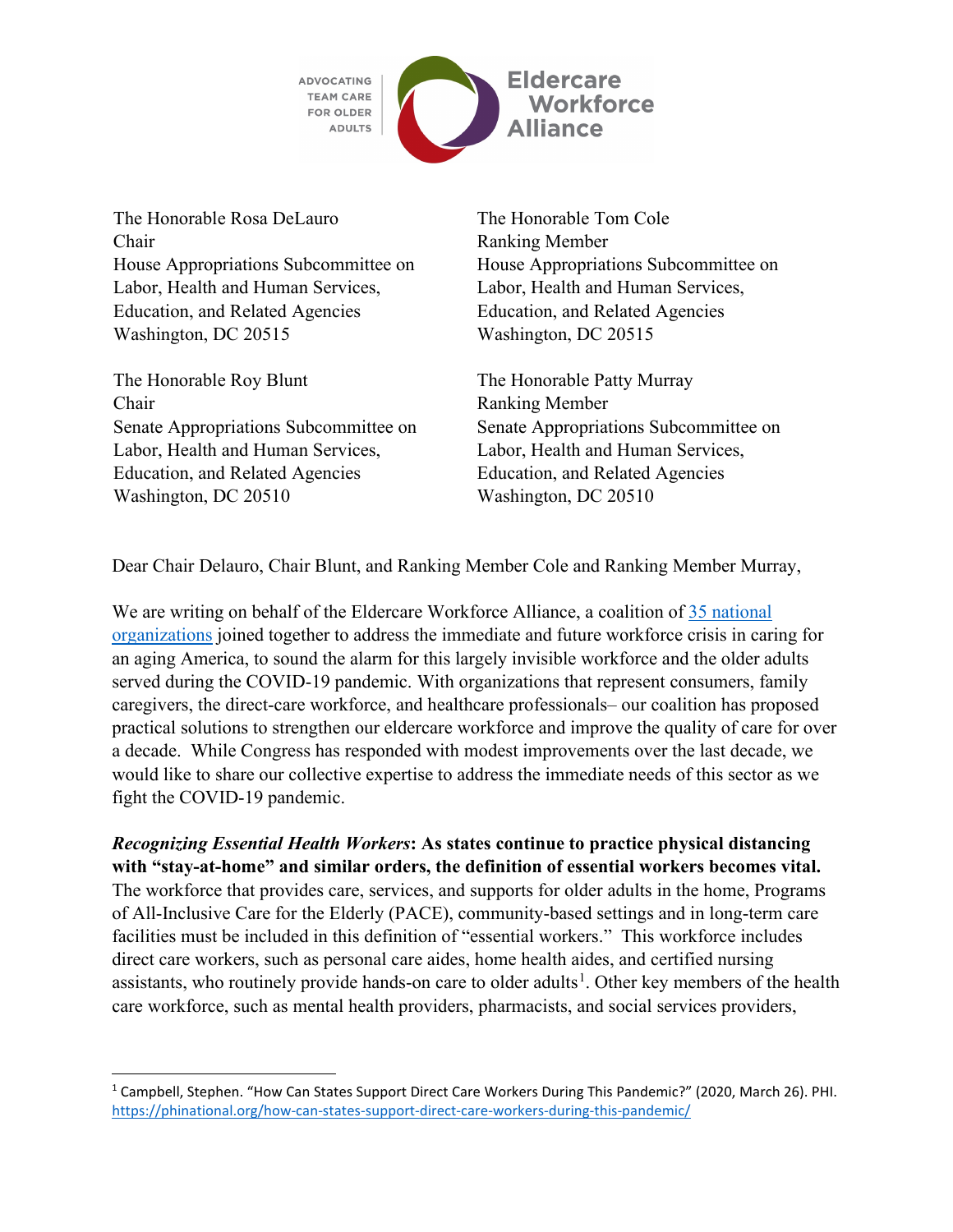should also be designated essential; these personnel provide in-person services in numerous settings, especially when telehealth is not a feasible option.

*Workforce Protection and Testing*: **Congress must prioritize the access to personal protective equipment (PPE) to the workers that have the highest touch-level with the older adults in their care across settings.** EWA appreciates and recognizes all the federal government is doing to secure the necessary equipment for the care we provide as well as the PPE necessary to provide that care. EWA appreciates that the Department of Defense has increased production of PPE through the Defense Production Act by contracting with companies to prioritize orders from the Federal Emergency Management Agency. We also acknowledge that the Administration has created a variety of new supply chains as well as developed new sterilization techniques to reuse current supplies. However, there are still significant shortages across many care settings, particularly in long-term care and home and community-based settings. The workforce in these provider settings care for older adults who are at greatest risk for COVID-19, with high mortality rates due to age and comorbid conditions. *Congress must recognize the important role this workforce plays in care and prioritize future funding for PPE, COVID-19 testing, and other resources for these service providers. EWA also urges HHS to allow those who work in nursing homes, skilled nursing centers, and others in the senior living communities to be able to access financial relief programs from the Public Health and Social Services Emergency Fund (PHSSEF) created in the CARES Act.*

## *Training the Workforce and Building the Pipeline to Meet Escalating Needs:*

In addition to expanding testing and access to PPE, the long-term services and supports sector will need to recruit and train more direct care workers while ensuring current and future workers have COVID-19-specific skills. To meet these needs, the federal government and states are increasingly exploring how to increase the supply of direct care workers and boost the training infrastructure. [2](#page-1-0) **EWA urges the federal government and states to implement remote training and certification options and invest in the employment pipelines for direct care workers by leveraging recruitment campaigns, providing free or low-cost training for personal care aide certification with COVID-19 modules, and guaranteeing workers access to PPE and other workforce supplies and protections.**

## *Expanding Geriatrics Experts:*

**EWA requests supplemental funding of the Geriatrics Workforce Enhancement Program (GWEP) and Geriatrics Academic Career Awards (GACA) programs to respond adequately to the needs of older adults during the COVID-19 pandemic**.

In a letter to Congress, EWA member [American Geriatrics Society](https://www.americangeriatrics.org/sites/default/files/inline-files/American%20Geriatrics%20Society%20COVID-19%20Recommendations%20to%20Congress%20%283%2023%2020%29%20FINAL.pdf) highlighted the importance of expanding geriatrics expertise. "Now more than ever, we need to provide guidance and instruction so that all health professionals—not just geriatrics experts—understand the health

<span id="page-1-0"></span><sup>2</sup> Campbell, Stephen. "Training Direct Care Workers in a Pandemic Isn't Impossible" (2020 April, 13). PHI. <https://phinational.org/training-direct-care-workers-in-a-pandemic-isnt-impossible/>

The Eldercare Workforce Alliance is a project of The Advocacy Fund.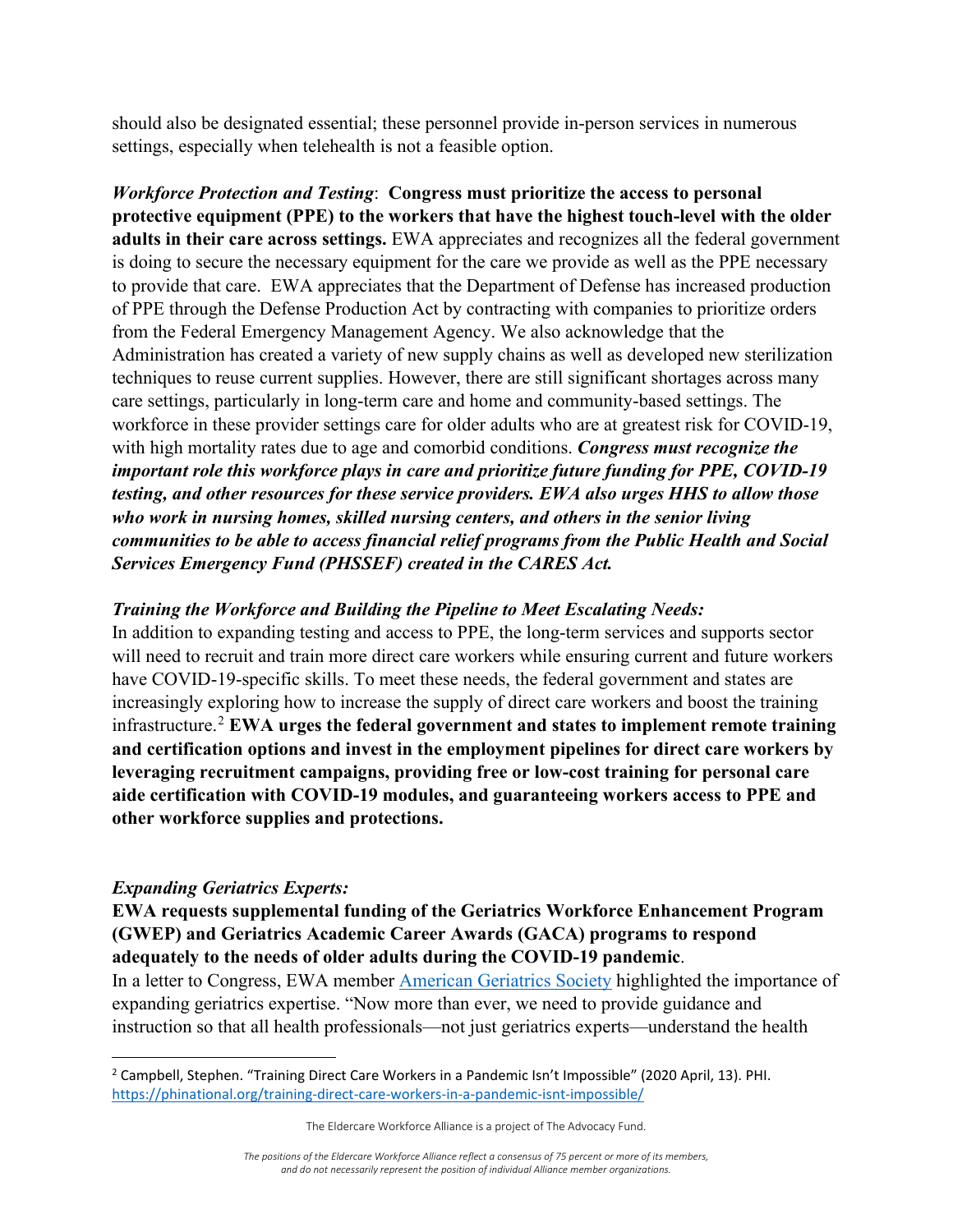conditions older adults face, and how those conditions may impact COVID-19. Among opportunities for advancing age-friendly care, the importance of existing platforms like the Geriatrics Workforce Enhancement Program (GWEP) and the Geriatrics Academic Career Awards (GACAs). The GWEP provides support for the current transformation of primary care, while the GACAs develop the next generation of innovators to improve care outcomes and delivery."[3](#page-2-0) While we appreciate the authorization of these programs in the last COVID-19 supplement bill, we urge Congress to provide:

- Supplemental funding of \$8.64 million (\$180,000 for each of the 48 GWEP sites) to support necessary staff, technology, training, and materials.
- Supplemental funding of \$1.7 million for current and prior GWEP sites in key COVID-19 crisis areas to be determined by HRSA and
- Supplemental funding of \$650,000 for GACA awardees (\$25,000 for each of the 26 GACA awardees) many who are redirecting their clinical and education work to address solutions-based guidance for their institutions during the pandemic.

*Expanding Access to Teleheath:* **While CMS has implemented a number of changes to expand coverage for Medicare telehealth services, EWA urges CMS to immediately provide waivers to allow for audio-only telehealth services (e.g. telephone calls without the need for video), including for psychotherapy[4](#page-2-1) and other services as needed.** This policy change is especially important for older adults, many of whom are not comfortable with or do not have the resources to operate audio- and video-capable software and mobile applications. Beneficiaries with cognitive impairment and/or low vision face additional barriers that can prevent use of more advanced technology for telehealth services. Additionally, older adults' access to essential services in home and community-based settings is critical to flattening the curve of the virus spread and to protecting both older adults and health care personnel. EWA urges CMS to authorize Medicare reimbursement for home health services provided via telehealth, including audio-only telehealth.

*Expanding Paid Leave, Child Care Assistance and Tax Relief*. **Paid sick and family leave for the health workforce and family caregivers during the pandemic is essential.** During this time of unprecedented job loss, many workers will lose hours or become unemployed, and family caregivers will need to leave work to care for loved ones. Expanded sick leave policies, increased unemployment benefits, expanded childcare policies, and relief to employers to retain workforce and sustain operations are paramount in future policy development. Moreover, EWA also supports tax relief for clinician practices, hospitals, post-acute care facilities, nursing homes,

<span id="page-2-0"></span><sup>&</sup>lt;sup>3</sup> American Geriatrics Society. (2020, March 23). AGS COVID-19 Recommendations. [https://www.americangeriatrics.org/sites/default/files/inline-files/American%20Geriatrics%20Society%20COVID-](https://www.americangeriatrics.org/sites/default/files/inline-files/American%20Geriatrics%20Society%20COVID-19%20Recommendations%20to%20Congress%20%283%2023%2020%29%20FINAL.pdf)[19%20Recommendations%20to%20Congress%20%283%2023%2020%29%20FINAL.pdf](https://www.americangeriatrics.org/sites/default/files/inline-files/American%20Geriatrics%20Society%20COVID-19%20Recommendations%20to%20Congress%20%283%2023%2020%29%20FINAL.pdf)

<span id="page-2-1"></span><sup>4</sup> National Association of Social Workers & American Psychological Association. (2020, March 19). Joint letter to Congress urging Medicare reimbursement for provision of psychotherapy by audio-only telehealth during the COVID-19 pandemic[. https://www.socialworkers.org/LinkClick.aspx?fileticket=HCJpWtQQ0bU%3d&portalid=0](https://www.socialworkers.org/LinkClick.aspx?fileticket=HCJpWtQQ0bU%3d&portalid=0)

The Eldercare Workforce Alliance is a project of The Advocacy Fund.